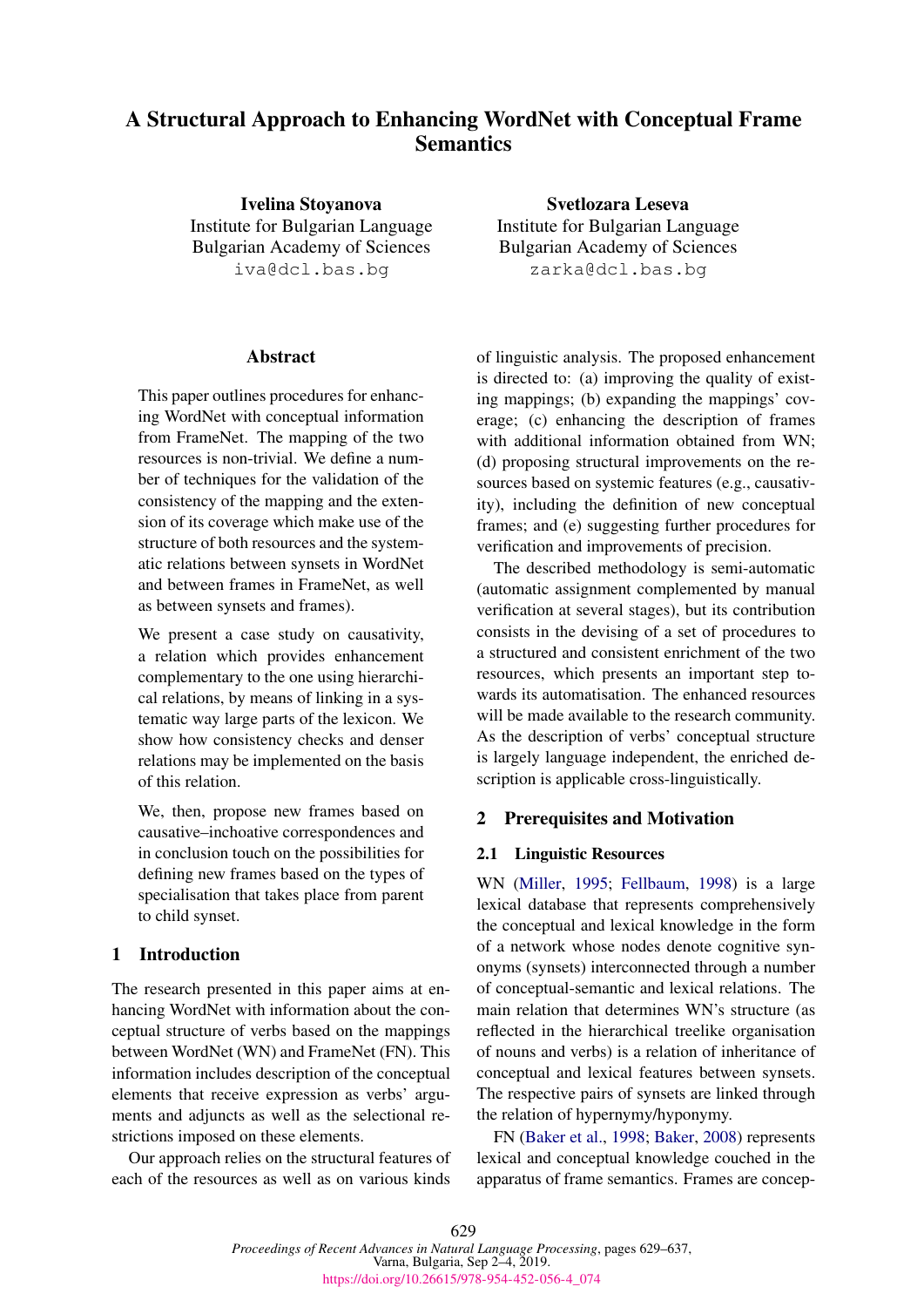tual structures describing particular types of objects, situations, or events along with their components, called frame elements, or FEs [\(Baker](#page-8-2) [et al.,](#page-8-2) [1998;](#page-8-2) [Baker and Ruppenhofer,](#page-8-4) [2002;](#page-8-4) [Rup](#page-8-5)[penhofer et al.,](#page-8-5) [2016\)](#page-8-5). Depending on their status, FEs may be core, peripheral or extra-thematic, cf. [Ruppenhofer et al.](#page-8-5) [\(2016\)](#page-8-5). For our purposes, we deal particularly with core FEs, which instantiate conceptually necessary components of a frame, and which in their particular configuration make a frame unique and different from other frames. To a lesser degree we touch upon peripheral FEs, which mark notions such as Time, Place, Manner, Means, among others and may be instantiated in any semantically appropriate frame. A Lexical Unit (LU) in FN is a pairing of a word with a meaning; each LU is associated with a frame describing its conceptual semantics.

#### 2.2 Structural Properties of WN and FN

FN frames are related into a netlike structure through a number of frame-to-frame relations part of which also provide a hierarchical organisation. These relations are presented in detail in [Leseva](#page-8-6) [and Stoyanova](#page-8-6) [\(2019\)](#page-8-6); below, we just sum up those used in the procedures we propose.

*Inheritance (Is Inherited by*  $\leftrightarrow$  *Inherits from)* is the strongest and most prominent relation in FN, which posits a relationship between a more general (parent) frame and a more specific (child) frame so that the child frame elaborates on the parent frame in such a way that each semantic fact about the parent must correspond to an equally or more specific fact about the child [\(Ruppen](#page-8-5)[hofer et al.,](#page-8-5) [2016,](#page-8-5) p. 81–82). By definition, *Inheritance* corresponds to the relation of hypernymy/hyponymy in WordNet. In an ideal setting, the hyponyms should be instantiations of the hypernym's frame or of a more specific frame that inherits from the hypernym's frame. For instance, the frame Execution *Inherits from* Killing and is assigned to the WN synset {*execute:1, put to death:1*} – a hyponym of  $\{kill:1\}$ , which is assigned the frame Killing.

As the two resources have been developed independently, their relational structure is distinct, one of the major differences being that there are other frame-to-frame relations that to various degrees embody the notion and features of inheritance; we use (some of) them in the definition of the procedures proposed in Section [4.1.](#page-2-0)

The first one is *Using (Is Used by*  $\leftrightarrow$  *Uses)*, a frame-to-frame relation defined as a relationship between two frames where the first one makes reference in a very general kind of way to the structure of a more abstract, schematic frame [\(Rup](#page-8-5)[penhofer et al.,](#page-8-5) [2016,](#page-8-5) p. 83); it may be viewed as a kind of weak inheritance [\(Petruck,](#page-8-7) [2015\)](#page-8-7) where only some of the FEs in the parent frame have a corresponding entity in the child frame, and if such exist, they are more specific [\(Petruck](#page-8-8) [and de Melo,](#page-8-8) [2012\)](#page-8-8). Thus, the frame Arranging *Uses* the frame Placing and the two frames share the FEs Agent and Theme, while the more specific FE Configuration in the frame Arranging corresponds to the more general FE Goal in the frame Placing; the first frame is exemplified by the synset {*arrange:1, set up:5*} which is a hyponym of {*put:1, set:1, place:1, pose:5*} whose assigned frame is the more general frame Placing.

We consider two more relations although they align with the notion of inheritance only marginally. *Perspective (Is Perspectivized in* ↔ *Perspective on)* is defined as a relation which indicates that a given situation viewed as neutral may be further specified by means of perspectivised frames representing different possible points-ofview on this neutral situation [\(Ruppenhofer et al.,](#page-8-5) [2016,](#page-8-5) p. 82). *Subframe (Has Subframe(s)*  $\leftrightarrow$  *Subframe of)* is a relation between a complex frame referring to sequences of states and transitions (each of which can itself be separately described as a frame) and the frames denoting these states or transitions [\(Ruppenhofer et al.,](#page-8-5) [2016,](#page-8-5) p. 83–84).

These hierarchical relations are the basis for part of the procedures outlined in Section [4.](#page-2-1)

## 2.3 Causativity in WN and FN

*Causativity (Is Caused by*  $\leftrightarrow$  *Causative of)* is a systematic non-inheritance relation where one of the frames represents the causative counterpart of the other, stative or inchoative, frame [\(Ruppen](#page-8-5)[hofer et al.,](#page-8-5) [2016,](#page-8-5) p. 85). *Causativity* corresponds straightforwardly to the WN relation *causes*, although this correspondence is exhibited in only a small number of cases (30 pairs) – the relation has not been implemented consistently neither in FN, nor in WN even in clear-cut parts of the lexicon such as those described by the hypernym trees with the roots {*change:1, alter:1, modify:3*} ('cause to change; make different; cause a transformation') and {*change:2*} ('undergo a change;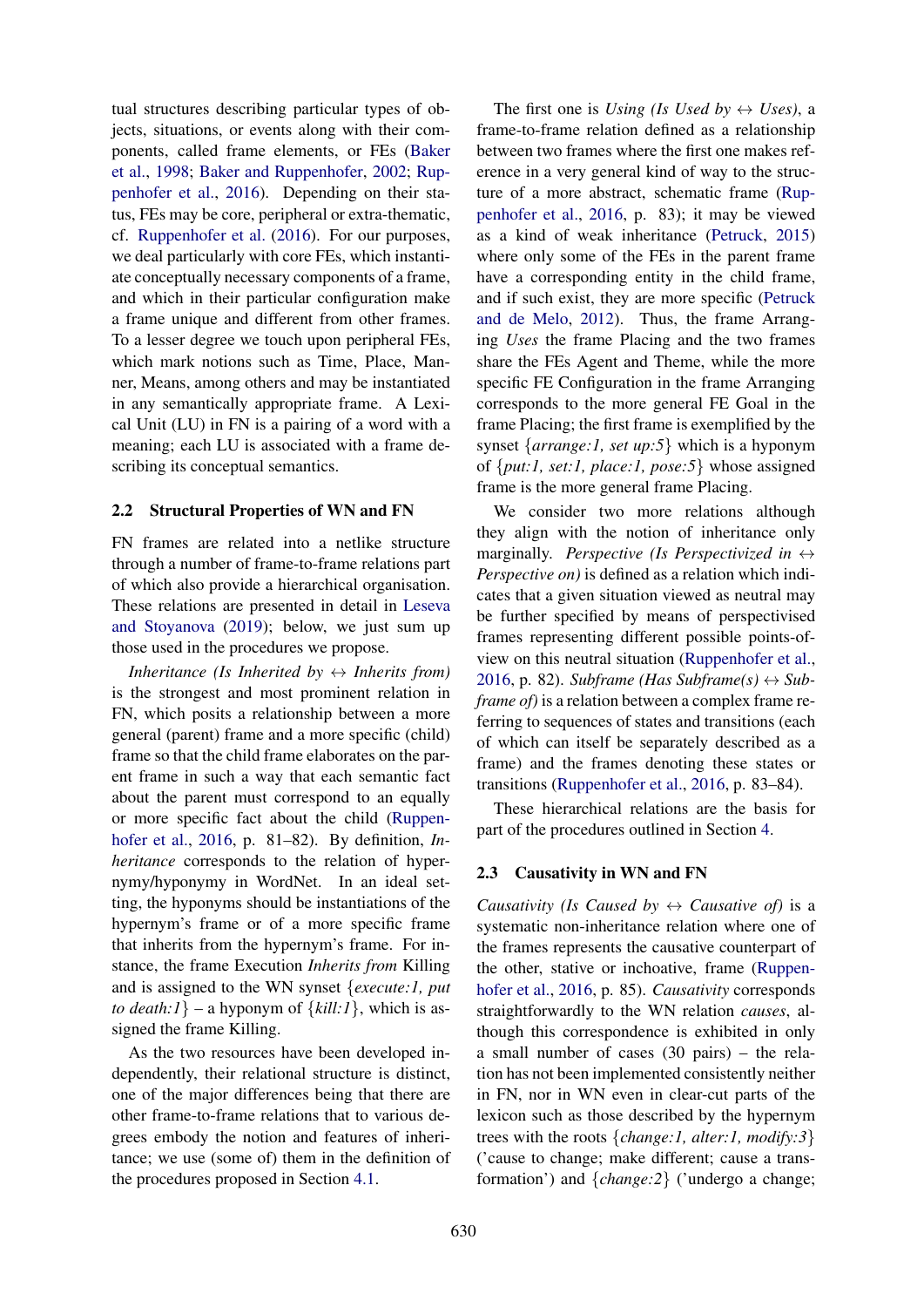become different in essence; losing one's or its original nature').

## 3 Existing Mappings of WN and FN

Previous efforts at linking WN and FN include [Shi](#page-8-9) [and Mihalcea](#page-8-9) [\(2005\)](#page-8-9), [Baker and Fellbaum](#page-8-10) [\(2009\)](#page-8-10), WordFrameNet<sup>[1](#page-2-2)</sup> [\(Laparra and Rigau,](#page-8-11) [2009,](#page-8-11) [2010\)](#page-8-12), MapNet<sup>[2](#page-2-3)</sup> [\(Tonelli and Pighin,](#page-8-13) [2009\)](#page-8-13), and more en-hanced proposals, such as the system Semlink<sup>[3](#page-2-4)</sup> [\(Palmer,](#page-8-14) [2009\)](#page-8-14) which brings together WN, FN and VerbNet with PropBank, and its follow-up Semlink+ that brings in mapping to Ontonotes [\(Palmer](#page-8-15) [et al.,](#page-8-15) [2014\)](#page-8-15). Some procedures for automatically extending the mapping, are presented by [Leseva](#page-8-16) [et al.](#page-8-16) [\(2018\)](#page-8-16) and a more thorough overview may be found in [Leseva and Stoyanova](#page-8-6) [\(2019\)](#page-8-6).

Whereas these efforts have resulted in the creation of databases of integrated semantic knowledge, most of them deal with mapping of the units of the original resources to each other – FN LUs and WN synset members (literals), LU definitions and synset glosses, etc. Such a methodology is able to perform mapping in those cases where there is a correspondence between LUs and literals with equivalent or close meaning, but would fail where such correspondence is missing. With 155,287 synonyms in 117,659 synsets and more than 246,577 relations, of which 91,631 are instances of the hypernymy relation $4$  as compared with 13,640 LUs and 1,875 frame-to-frame rela-tions<sup>[5](#page-2-6)</sup> in FN, the discrepancy in the size of the data is reflected in the limited coverage of the mappings between synsets and frames. To the best of our knowledge, no further checks and verification have been performed on the mappings, as well.

The approach that we propose in addition to the lexical mapping of units deals with exploring and taking into account the relational structure of the resources (especially the structure of WN), particularly the relation of inheritance which ensures the propagation of conceptual and linguistic features down the trees. We employ features of the relational structure in the definition of procedures for the augmentation of the mapping cov-

erage which are aimed at: (i) discovering existing but unmapped relations between synset members and FN frames; and (ii) transferring frames between synsets through relations of inheritance derived from WN and FN.

#### <span id="page-2-1"></span>4 Enhancing WN Mappings to FN

As noted above, the proposed approach combines the features used in the direct mapping with the structural properties of WN and FN – particularly, the inheritance relations existing between hypernyms and hyponyms in WN and the inheritance (and other similar relations) that determine the hierarchical structure of FN. As shown in [Le](#page-8-6)[seva and Stoyanova](#page-8-6) [\(2019\)](#page-8-6), although the relations in the two resources have different number and scope, part of them are grounded in similar universal assumptions which leads to partial overlap, depending on their definition and the specificities of the information in the resources.

Apart from the correspondences between FN's *Inheritance* and other relations and the WN hypernymy relation, there are other systematic structural relations which can be applied for the purpose of enhancing the resources. Notable examples are the *Causativity* relation between frames in FN and the *causes* relation defined between causative and stative or inchoative verbs in WN (cf. Section [5\)](#page-5-0).

### <span id="page-2-0"></span>4.1 Expanding Mappings based on Hierarchical Relations in WordNet

Our work relies on the assumption that in a taxonomic structure such as WN subordinate nodes inherit the properties of their superordinates, i.e. a hyponym elaborates on the meaning of its hypernym and shares its conceptual and linguistic properties. We propose that if a WN synset instantiates a particular FN frame, its hyponyms should (ideally) instantiate the same or a more specific frame which may or may not hold  $a(n)$  (inheritance) relation with the more general frame.

This assumption allows us to suggest that in the cases where we are not able to assign a FN frame due to the fact that the coverage of the two resources is non-overlapping and/or other mapping procedures fail, we may resort to assigning the frame of a hypernym to its hyponyms; at worst, the semantic representation will be too general.

There are 14,103 verb synsets in WN, which, unlike nouns that all have a common root, are organised in 566 separate trees. Initially, FN frames

<span id="page-2-2"></span><sup>1</sup>[http://adimen.si.ehu.es/web/](http://adimen.si.ehu.es/web/WordFrameNet)

[WordFrameNet](http://adimen.si.ehu.es/web/WordFrameNet)

<span id="page-2-3"></span><sup>2</sup>[https://hlt-nlp.fbk.eu/technologies/](https://hlt-nlp.fbk.eu/technologies/mapnet) [mapnet](https://hlt-nlp.fbk.eu/technologies/mapnet)

<span id="page-2-5"></span><span id="page-2-4"></span><sup>3</sup><https://verbs.colorado.edu/semlink/> <sup>4</sup>[https://wordnet.princeton.edu/](https://wordnet.princeton.edu/documentation/wnstats7wn)

[documentation/wnstats7wn](https://wordnet.princeton.edu/documentation/wnstats7wn)

<span id="page-2-6"></span><sup>5</sup>[https://framenet.icsi.berkeley.edu/](https://framenet.icsi.berkeley.edu/fndrupal/current_status) [fndrupal/current\\_status](https://framenet.icsi.berkeley.edu/fndrupal/current_status)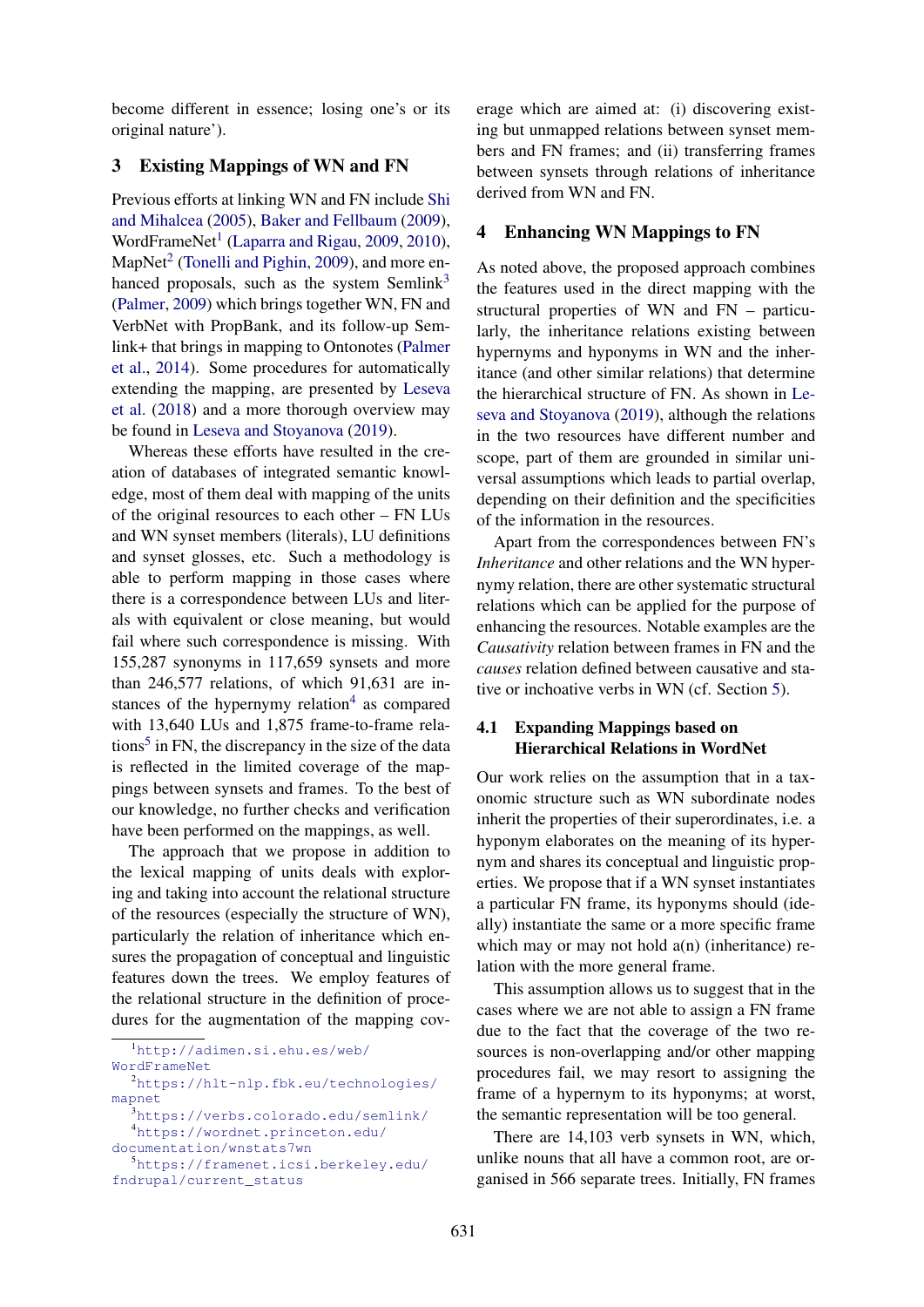have been assigned to a total of 4,306 synsets out of which 264 are root synsets. In order to improve the quality of the existing mappings and to expand the coverage we performed the following steps: (i) manual verification of the frames assigned to root synsets (resulting in 75 corrected mappings); (ii) semi-automatic assignment of valid frames to selected root synsets with a large number of hyponyms (27 roots); (iii) assignment of a hypernym's frame to its hyponyms in the cases where a hyponym is not directly mapped to FN frames, thus obtaining an extended coverage of 13,226 verb synsets with an assigned FN frame; (iv) definition of further procedures to the end of improving the quality of this assignment (section [4.2\)](#page-3-0).

### <span id="page-3-0"></span>4.2 Selection of Frames based on the FN and the WN Structure

We devised two types of procedures aimed at obtaining a more specific mapping: (i) procedures that make use of the conceptual and lexical information and the relational structure in FN; (ii) procedures employing the conceptual and lexical information and the relational structure in WN.

As noted above, the first step of assigning a FN frame to a WN synset is transferring the frame assigned to the synset's direct or inherited hypernym. The frame so assigned may either appropriately describe the conceptual structure of the literals in the synset, or it may provide a more general description than an optimally informative one. We therefore view this as a default assignment on the basis of which we try to elaborate to the end of discovering a more suitable or specific frame to which to map the synset. When such a frame is found, we validate it manually and assign it to the hyponyms of the synset under discussion, overriding the more general frame as in Example 1.

Example 1. Synset: eng-30-00047945-v {*dress:6; clothe:1; enclothe:1; garment:1*} 'provide with clothes or put clothes on'

Assigned FR from hypernym: Undergo change Suggested FR: Dressing (transferred automatically to 13 out of 15 hyponyms such as {*corset:1*} 'dress with a corset', {*vest:1*} 'dress with a vest', {*overdress:2*} 'dress too warmly')

Below, we describe the procedures proposed and how they make use of the relational structure of FN and WN and the following components of the description in the two resources, in particular: (i) WN literals (and synsets) and synset-to-synset

relations – especially the hypernymy relation, as well as the relations between synsets with a common hypernym (i.e., sister synsets); and (ii) LUs from a particular FN frame (the verbs listed as instantiations of a given frame), the hierarchical frame-to-frame relations: *Inheritance*, *Uses*, *Subframe*, and *Perspective*, as well as the relation between two frames inheriting from the same frame (i.e., sister frames).

For a synset assigned a frame inherited from its hypernym, we apply the following procedures:

(1) Literal–LU correspondence using FN relations: We check whether any of the synset literals appears as a LU in: (a) the assigned frame (to confirm its validity); (b) more specific frames the frame under discussion is linked to by means of any of the considered frame-to-frame relations (to make it more precise); (c) the sister frames of the assigned frame.

Example 2. Synset: eng-30-00540946-v {*extend:8; expand:4*} 'expand the influence of' Assigned FR from hypernym: Cause change Suggested FR from (1b): Change event duration (LU: extend)

Suggested FR from (1c): Cause expansion (LU: expand)

(2) Literal–LU correspondence using WN relations: We check whether any of the synset literals appears as a LU in: (a) any of the frames assigned to its hyponyms; (b) any of the frames related to the frames in (a) through frame-to-frame relations; and (c) any of the frames assigned to its sister synsets.

Example 3. Synset: eng-30-00223374-v {*bolster:1; bolster up:1*} 'support and strengthen' Assigned FR from hypernym: Cause\_change

Suggested FR from (2c): Supporting (LU: bolster)

(3) General literal–LU correspondence: We check whether any of the synset literals appears as a LU in any other frame in FN.

Example 4. Synset: eng-30-00544936-v {*exalt:1*} 'raise in rank, character, or status' Assigned FR from hypernym: Cause change Suggested FR from (3): Judgment (LU: exalt)

(4) Keywords: We use keywords (words contained in the FN frame name, plus their derivatives collected from WN through the *eng derivative* relation), to identify synset literals and/or definitions containing these keywords as candidates to be as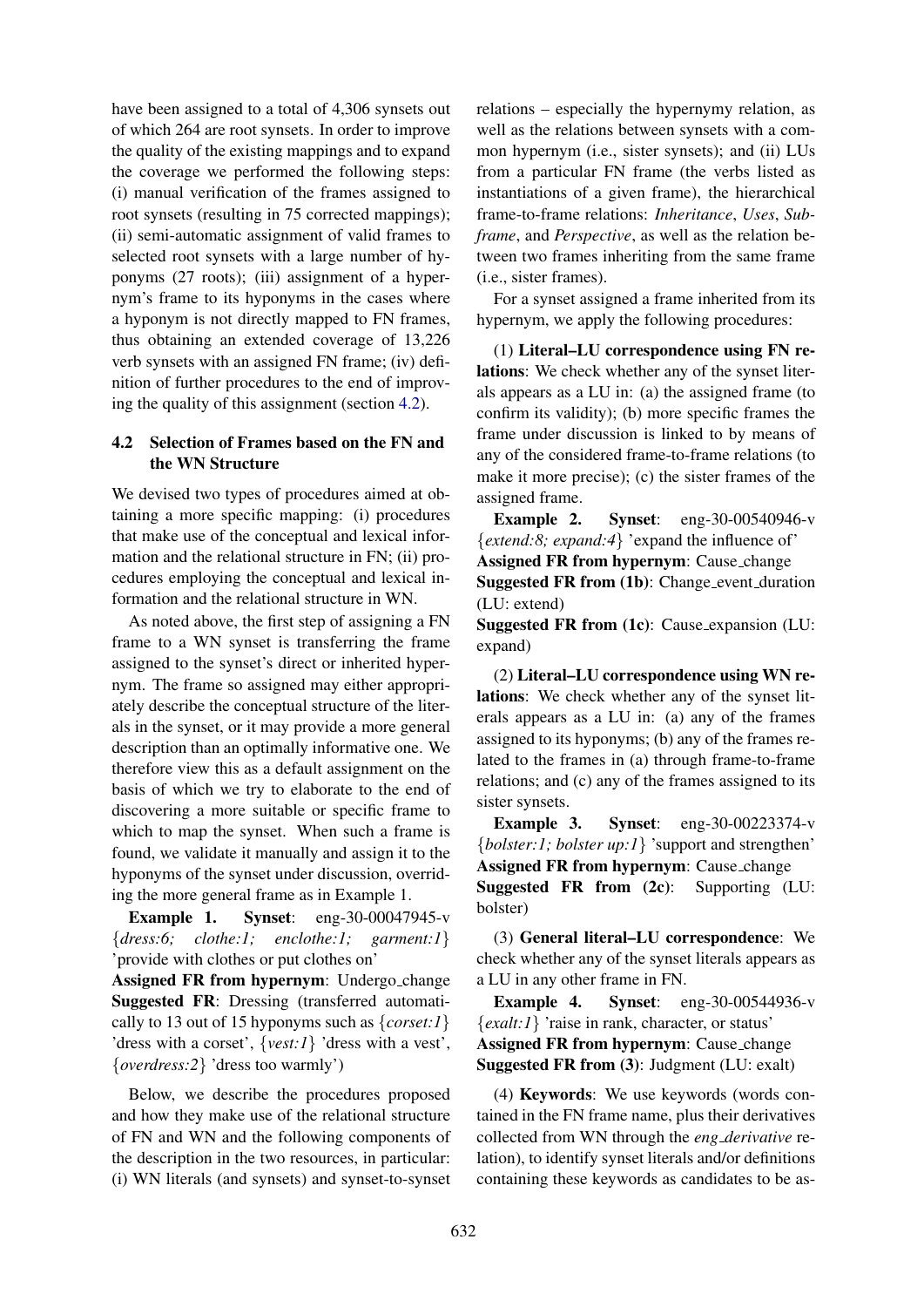signed the frame in question.

Example 5. Synset: eng-30-00448864-v {*clean out:1; clear out:1*} 'empty completely' Assigned FR from hypernym: Cause change Suggested FR from (4): Emptying (keyword *empty* found in gloss)

(5) Direct similarity: We check the similarity between the gloss of a verb synset and FN LU definitions (even when there is no correspondence between literals and LUs) to identify candidate frames for a given verb synset. We separate: (i) suggested frames related to the one assigned from the hypernym, which are given higher priority; (ii) unrelated suggestions.

Example 6. Synset: eng-30-02514187-v {*gloss over:1; skate over:1; smooth over:1; slur over:1; skimp over:1*} 'treat hurriedly or avoid dealing with properly'

Assigned FR from hypernym: Intentionally act Suggested FR from (5): Avoiding (which Inherits from Intentionally act); similarity with the definition of LU *skirt.v* 'avoid dealing with'

(6) Indirect similarity: We check the similarity between the glosses of synsets derivationally related to the verb under discussion (as well as the glosses of their hypernyms, which are considered their closest semantic generalisation) and FN LU definitions to identify candidate frames for the verb synset. We separate: (i) suggested frames related to the one assigned from the hypernym, which are given higher priority; (ii) unrelated suggestions.

**Example 7.** Synset: eng-30-00831651-v {*warn:1*} 'notify of danger, potential harm, risk'

Assigned frame from hypernym: Telling

Derivationally related synset: eng-30- 07224151-n {*warning:1*} 'a message informing of danger'

Suggested FR from (6): Warning (Inherits from Telling); similarity with the gloss of LU *alert.n* 'a message to inform someone of danger; a warning'

Similarity in procedures (5) and (6) is calculated as a cumulative measure based on coinciding terms in the two definitions. Scores of similarity between two words are highest for full match and lower when stemming is applied. Short words (up to length 3) are disregarded and longer words are given more weight. The final score is normalised by the length (in words) of the definitions.

Through these steps 9,341 new suggestions of

| Procedure | #1-step   | $# 2$ -step | $#3+step$ |
|-----------|-----------|-------------|-----------|
|           | transfers | transfers   | transfers |
| (1)       | 516       | 231         | 121       |
| (2)       | 460       | 41          | 17        |
| (3)       | 1,701     | 859         | 145       |
| (4)       | 1,088     | 612         | 27        |
| (5)       | 1,175     | 526         | 202       |
| (6)       | 1,009     | 417         | 194       |
| Unique    | 3,957     | 1,388       | 316       |
| synsets   |           |             |           |

<span id="page-4-0"></span>Table 1: Distribution of frames suggested for synsets with automatic frame assignments from the hypernym (rows  $(1)-(6)$ ) include multiple suggestions for the same synset)

more specific or other possible frames have been made for 5,661 synsets with automatically transferred hypernym frames – Table [1](#page-4-0) shows the distribution of the new suggestions in terms of the types of procedures that have been applied and the distance of the synset from the hypernym whose frame has been inherited.

#### 4.3 Discussion on Evaluation

These suggestions need to be manually verified as so far no reliable fully automated verification procedure has been established. Since the main objective is to discover, or suggest, a more precise frame than the one assigned from the hypernym, which is not necessarily wrong but rather may be too general, such evaluation needs to measure the degree of relevance as opposed to precision. Furthermore, it will be highly dependent on the granularity of the frames and their hierarchical organisation. Designing such a measure and its automatisation, if at all achievable, is beyond the scope of this work.

Suggestions, although non-definitive, provide useful pointers to candidate frames and thus are valuable in assisting the manual selection of frames. Only in 203 cases are there multiple suggestions as a result of the procedures, out of which in 177 cases 5 or more different frames are suggested. There are 1,056 synsets for which a suggestion is confirmed at least 2 times from the repeated application of the same or different procedures, out of which 265 cases are confirmed 5 or more times.

Given the task, human judgment is indispensable, especially for frames assigned to synsets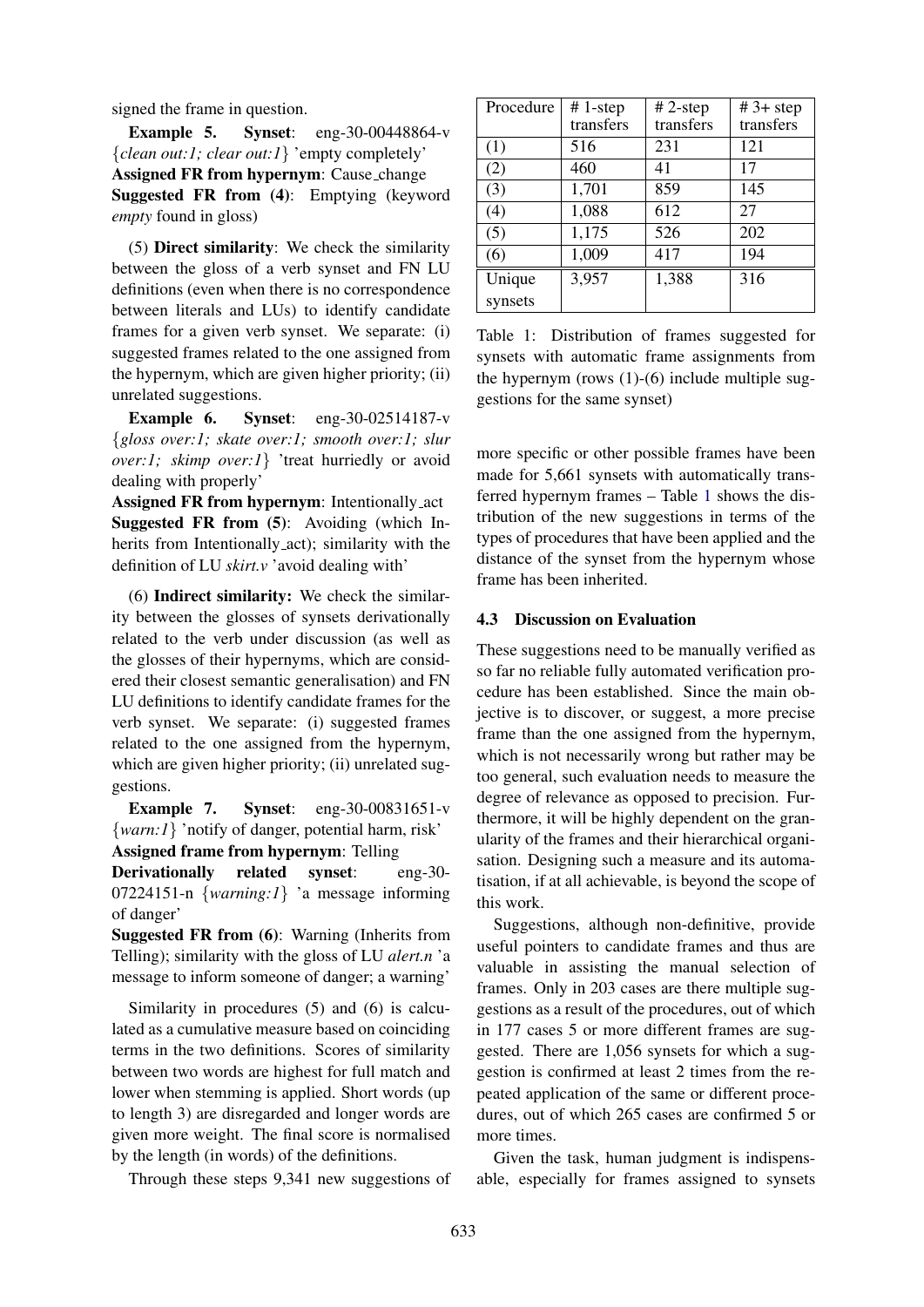higher in the tree as errors propagate down and may result in multiple wrong assignments.

## <span id="page-5-0"></span>5 Causativity and Inchoativity as a Systemic Structural Feature

Another direction of expanding the mappings and verifying the information in both FN and WN is by employing systematic semantic relations such as causativity. It is a non-hierarchical relation that links stative (e.g. {*lie:2*} 'be lying, be prostrate; be in a horizontal position') or inchoative ({*lie down:1, lie:7*} 'assume a reclining position') verbs with their causative ({*lay:2, put down:2, repose:5*} 'put in a horizontal position') counterparts. The relation provides enhancement complementary to the one using hierarchical relations described above and links in a systematic way large parts of the lexicon.

A considerable part of causative and noncausative pairs are formed with the same root and are thus morphologically similar or identical, e.g. EN *change – change*; RO *schimba – schimba*; BG *promenyam – promenyam se*, which makes them easier to identify. Nevertheless, as noted above, causativity is not consistently encoded in WN, and neither is it fully implemented in FN where we have spotted a number of instances of inchoative/stative or causative frames lacking a counterpart in the opposite domain. This means that the verbs instantiating them cannot be appropriately described in FN. Respectively, the mapping of literals instantiating non-defined frames will result in failure of assignment or wrong assignment.

Causativity also has an important application in WN and FN data validation and expansion: exploring the assignment of frames from FN to synsets enables us to check the consistency of assignments, by adopting the following logic: (i) in a tree whose root is a causative synset, all the descendants must be assigned a causative frame; (ii) in a tree with an inchoative/stative root all the descendants must be inchoative/stative; (iii) the pairs of causative–non-causative synsets from corresponding trees should be connected to each other through the WN *causes* relation in a consistent way; (iv) the respective pair of causative–noncausative frames assigned to such a pair of synsets should also be related via the *Is Causative of* relation in FN. The opposite signals either wrong assignment of a frame or inconsistency either in the WN data, that is – the encoding of a stative or in-

|                   | Causative<br>change:1; | Non-causative<br>change:2; |
|-------------------|------------------------|----------------------------|
| From FN           | 241                    | 251                        |
| Direct hypernym   | 910                    | 624                        |
| Indirect hypernym | 577                    | 469                        |
| Total             | 1,728                  | 1,344                      |
| General frame*    | 719                    | 561                        |
| in $\%$           | 41.6%                  | 41.7%                      |

<span id="page-5-2"></span>Table 2: Analysed data with respect to causativity (\* assignments of the most general frame Cause change for the causative and Undergo change for the non-causative)

choative verb in a causative tree or vice versa, or in the FN data – missing or wrong relation between frames, undefined frames, etc.

Sections [5.1](#page-5-1) and [5.2](#page-6-0) describe the procedures for exploring pairs of causative–non-causative trees and extracting information enabling the validation of assigned frames, as well as the increase of the density of causativity relations within FN and WN. Section [5.3](#page-6-1) deals with the formulation of new causative or stative and/or inchoative frames.

#### <span id="page-5-1"></span>5.1 Analysis and Consistency Checks

We have extracted two separate WN trees from two root synsets connected by the *causes* relation (see Table [2\)](#page-5-2): (1) eng-30-00126264 v {*change:1; alter:1; modify:3*}, assigned the frame Cause change; and its corresponding non-causative counterpart (2) eng-30-00109660-v {*change:2*}, assigned the frame Undergo change.

The checks for consistency with regards to (i)- (iv) above, included the following procedures:

(1) Identifying non-causative synsets in the causative tree and causative synsets in the noncausative tree. These mismatches are identified by pattern matching of the gloss or by analysis aimed at establishing whether the manually assigned frame contradicts the position in the tree. 9 such cases have been found in the causative tree (e.g., eng-30-00416880-v {*even:6; even out:2*} 'become even or more even'). Pattern-matching in the non-causative tree proved to be unreliable. It identified 120 cases of 'make' or 'cause' in the gloss, but only a small number of them were causative synsets (e.g., eng-30-00330565-v {*break up:3; disperse:1; scatter:1*} 'cause to separate'). We propose moving each wrongly placed synset (and the subtree rooting from it) to the rel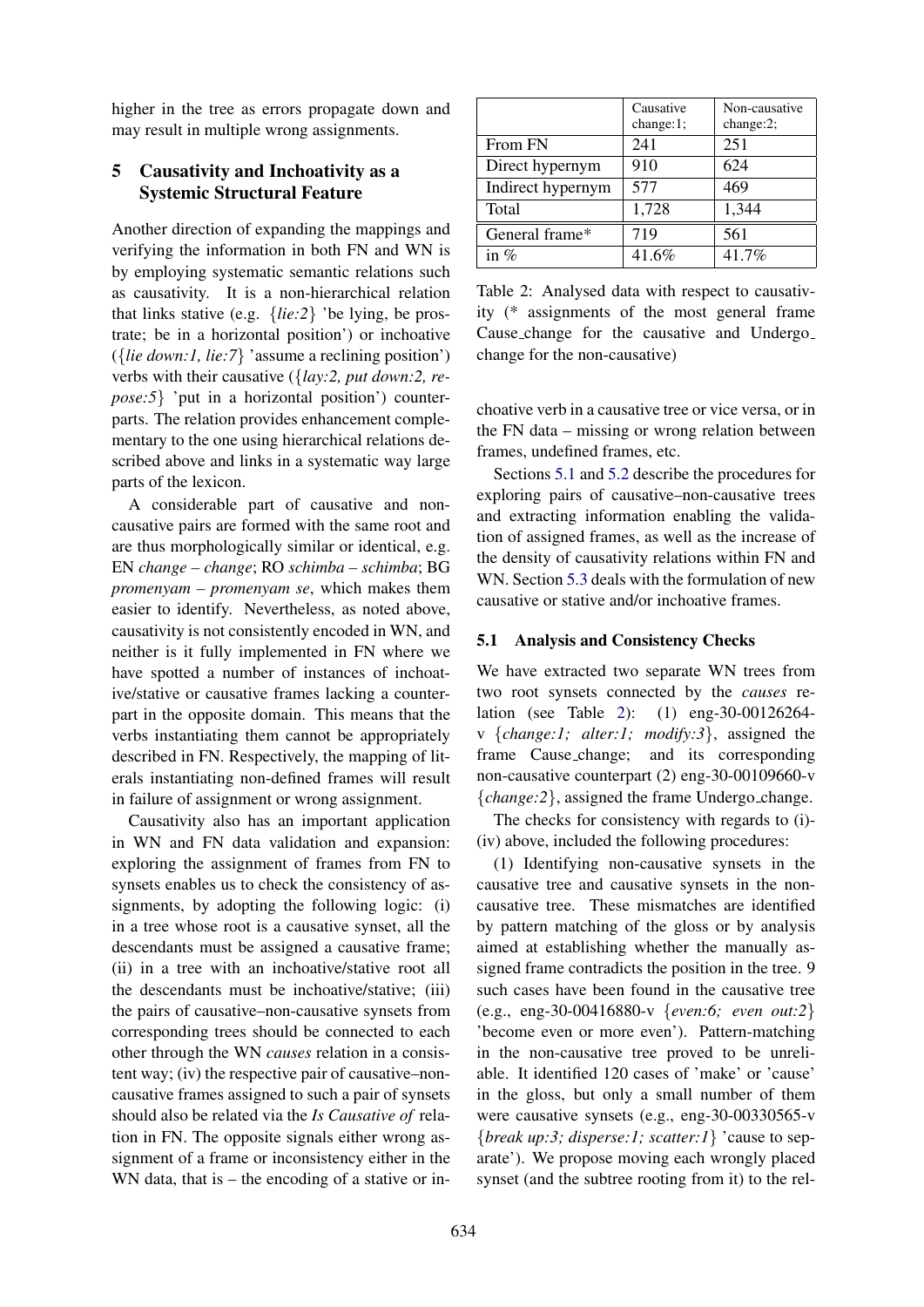evant tree and attaching it to its real hypernym.

Furthermore, there are synsets which combine the causative and the non-causative meaning and thus, create inconsistency in the WN structure. We identify such synsets by pattern matching of the gloss since they usually have glosses such as 'make or become', 'cause or become', 'cause or undergo'. There are 7 cases in the causative (e.g., eng-30-01253468-v {*coarsen:2*} 'make or become coarse or coarser') and 5 in the non-causative tree (e.g., eng-30-00280532 v {*blacken:1; melanize:1*} 'make or become black'). We propose that such synsets are split into two and placed at the respective positions in the relevant trees. This is an optimal solution as these concepts are not necessarily expressed by the same lexeme cross-linguistically, and such a split improves the consistency of WN.

(2) Identifying non-causative frames assigned to synsets in the causative tree and causative frames assigned to synsets in the non-causative tree. A causative frame is identified based on: keywords such as 'cause' or 'make' in its name or its definition; Agent or Cause/Causer FEs in its conceptual structure; its position as the first member in a *Is Causative of* relation, etc. A noncausative frame is identified based on: keywords such as 'become' or 'undergo'; lack of Agent or Cause/Causer FEs in its structure; its position as the second member of an *Is Causative of* relation.

We found 7 non-causative frames in the causative tree (e.g., eng-30-02190188-v {*quieten:3; hush:5; quiet:9; quiesce:1; quiet down:1; pipe down:1*} 'become quiet or quieter', Frame: Becoming\_silent) and 61 causative frames in the non-causative tree (e.g., eng-30-00339085 v {*crush:1*} 'break into small pieces', Frame: Cause to fragment). These are clearly either errors in the frame assignment or wrongly encoded synsets as discussed in (1).

(3) Identifying synset pairs connected by the *causes* relation in WN where the causative synset is assigned a non-causative frame or vice versa. Section [5.2](#page-6-0) deals with the enrichment of the two resources with instances of the causative relation.

### <span id="page-6-0"></span>5.2 Densifying Causative Relations in WN and FN

The causative tree stemming from {*change:1*} and the non-causative one stemming from {*change:2*} were aligned using the WN *causes* relation, resulting in 47 pairs of corresponding synsets – one in each tree. A set of consistency checks showed that there are no crossing relations (i.e., no instances where for a causative hypernym  $C_1$  and its hyponym  $C_2$ , and a non-causative hypernym  $N_1$  and its hyponym  $N_2$ ,  $C_1$  causes  $N_2$  and  $C_2$  causes  $N_1$ ).

Further procedures were proposed to discover pairs of corresponding causative and noncausative synsets unrelated through the causative relation. These are based on pattern matching of the definition and/or on measuring similarity, as well as on an analysis of the synsets position in the WN tree structure, the causative relations in which their sisters, hypernym and hyponyms enter, and the frames assigned to them. On the basis of these linguistic features we have identified 673 possible causative relations between pairs of synsets in the two corresponding trees. After manual validation they may be used to create a more dense structure of causative relations in WN, as well as to extend them to frame-to-frame relations in FN.

#### <span id="page-6-1"></span>5.3 Suggesting New Frames

New frames are suggested where a suitable causative or non-causative frame is not defined in FN to match its existing counterpart. The missing one is defined using the conceptual description of the available frame. Consider the synset {*age:3*} 'make older': we assign it the frame *Cause change* and then try to acquire additional classificatory information and, possibly, to find a more specific frame by applying the remaining procedures. We confirm that the synset's meaning is causative through the keyword procedure (cf. Section [4.2\)](#page-3-0). Another mapping procedure suggests Aging as the corresponding frame. Aging is a non-causative frame denoting the meaning of an entity undergoing a particular kind of change (see Example 8). Since Aging does not have a causative counterpart in FN, we posit such a frame, Cause to age. The conceptual structure of stative/inchoative and causative counterparts is distinguished by the presence of a causative subevent in the latter [\(Van Valin Jr. and LaPolla,](#page-8-17) [1997,](#page-8-17) p. 109) which is associated with a causative (Agent or an Agent-like) participant (FE). Thus, in the discussed example Cause to age is derived from Aging by enriching the set of Aging's FEs with the frame elements Cause and Agent. In addition, we posit a *Causative of* relation between Cause to age and Aging. In general, causative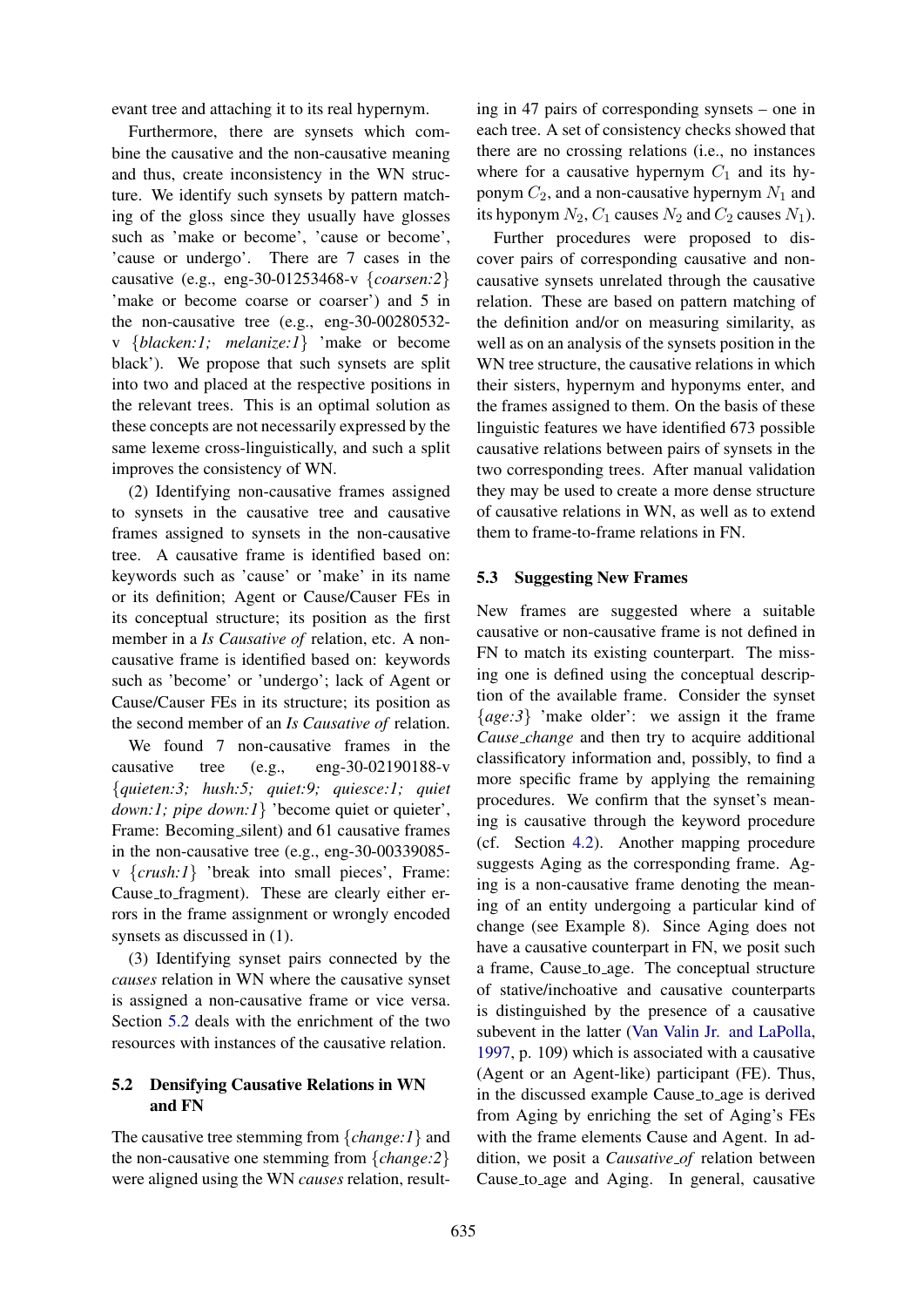frames inherit from the abstract frame Transitive action so we define an *Inheritance* relation between Transitive action and Cause to age. In such a way the newly-defined relation is integrated into the FN relational structure.

Example 8. Frame: Cause\_to\_age

Core frame elements: Agent/Cause; Entity

FN definition: An Agent or Cause causes an Entity to undergo a change in age typically associated with some deterioration or change in state.

Example synsets: {*age:3*} 'make older'

FN relation: Inherits from

Frame: Transitive action

Core frame elements: Agent/Cause; Patient

Frame definition: An Agent or Cause affects a Patient.

FN relation: Is Causative of

Frame: Aging

Core frame elements: Entity

Frame definition: An Entity is undergoing a change in age typically associated with some deterioration or change in state.

Example synset: {*senesce:1, age:2, get on:7, mature:5, maturate:2*} 'grow old or older'

The domain of causativity provides an approach at symmetricising large parts of the lexicon both at a horizontal level (same level lexemes in a taxonomical hierarchy) and in depth as the improvements in the higher levels of the lexicon influence the deeper levels as reflected in the procedure of assigning relations by inheritance described in [4.1.](#page-2-0)

## 6 Frame Specialisation and Relations

The observations on hierarchical relations, especially on the more populated ones, such as *Inheritance*, *Using* and *See also*, shed light on the specialisation that takes place from parent to child in the taxonomic (inheritance) hierarchy. The changes in the causativity domain deal with including/excluding FEs that correspond to causative subevents in the event structure. The modifications that occur in the conceptual and semantic structure include, but are not limited to the following:

– Reducing the number of core frame elements by incorporating one of them in the verb's meaning, e.g. {*whip:4*} incorporates the peripheral FE Instrument ('whip') of {*strike:1*} in the frame Cause harm assigned to both;

– Reducing the scope of the frame through imposing more strict selectional restrictions on the FEs, e.g.  $\{drive:1\}$  (Operate\_vehicle) as a hyponym of  $\{operate: 3\}$  (Operating a system) applies only to land vehicles while other verbs in the frame impose different restrictions on the FE Vehicle;

– Profiling a different FE from the one profiled by the hypernym, e.g. {*rob:1*} (Robbery) profiles the Victim, while its hypernym {*steal:1; rip off:2, rip:4*} (Theft) profiles the stolen Goods;

– Inclusion/exclusion of a causative/agentive FEs corresponding to a causative subevent in the respective pairs of frames, e.g. {*break:5*} (Cause to fragment) and {*break:2, separate:10, fall apart:4, come apart:1* { *(Breaking apart).* 

Some of the types of specialisation are currently being studied as a point of departure for defining more narrow-scope frames that would allow for more precise predictions about the selectional restrictions and the syntactic realisation of FEs.

## 7 Future Work

A further goal is to enrich FN by extending its lexical coverage on the basis of the expanded mapping to synsets. Verbs which do not have correspondence among LUs (or no correspondence in a given frame) but belong to synsets that have been successfully mapped to FN frames, will be suggested as possible LUs to be included in the respective frame(s).

A venue of ongoing research is to define precise selectional restrictions on FEs and to implement them as semantic relations between a verb synset and a set of noun synonyms that satisfy these restrictions. In such a way we will enrich WN with relations between verbs and nouns corresponding to participants in their conceptual structure, particularly ones realised as arguments and adjuncts.

The developed resource may have a considerable impact on the development of methods for identification of predicate-argument structure in text, which in turn will facilitate the development of new methods for frame verification and consistency checks on FN and WN.

## Acknowledgments

This study has been carried out as part of the project *Towards a Semantic Network Enriched with a Variety of Semantic Relations* funded by the National Science Fund of the Republic of Bulgaria under the Fundamental Scientific Research Programme (Grant Agreement 10/3 of 14.12.2016).